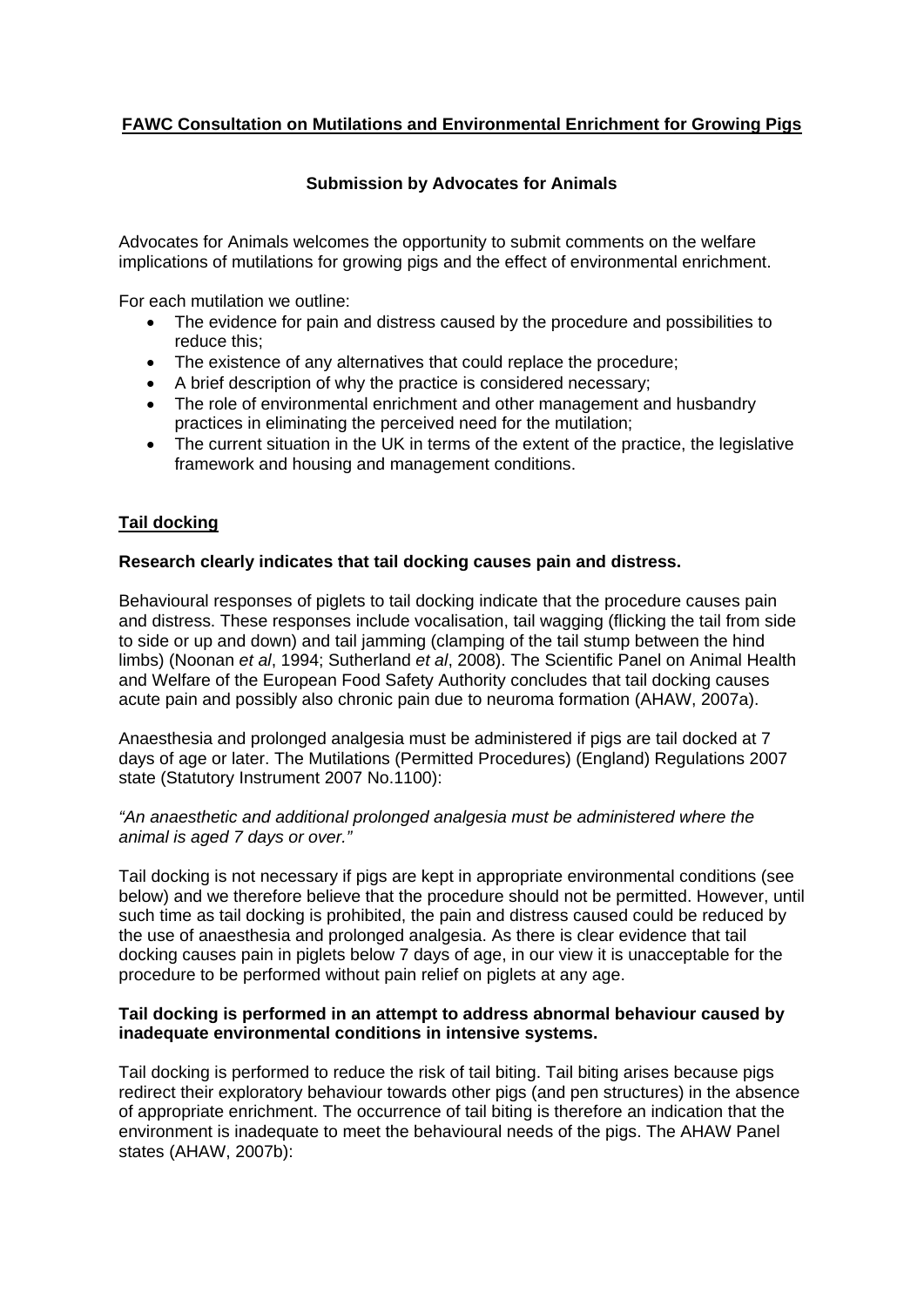*"It is well known that in the absence of appropriate substrate to explore, pigs redirect their exploratory behaviour towards pen structures and the bodies of pen mates... [Tail biting is] thus a sign that the needs of pigs to show certain behaviours are not met."*

The practice of tail docking has been widely adopted in an attempt to compensate for the negative effects of keeping pigs in inadequate environmental conditions. The AHAW Panel states (AHAW, 2007c).

*"The practice of tail docking on farms has increased as a result of increased tail biting problems following intensification of pig production and the adoption/generalization of slatted flooring."*

### **There is clear evidence that tail docking is not necessary if pigs are provided with sufficient quantities of appropriate environmental enrichment and adequate space.**

The results of numerous studies indicate that tail biting can be largely avoided by keeping pigs in enriched environments with adequate space (e.g. Guy *et al,* 2002; Beattie *et al*, 2000). The EU Scientific Veterinary Committee concludes (SVC, 1997):

*"When pigs with intact tails are fed an adequate diet, provided with sufficient water, provided with straw or other manipulable materials, or earth for rooting, and kept at a stocking density which is not too high, tail-biting is seldom serious... Tail-biting is an indication of an inadequate environment and indicates that welfare is poor in the animal carrying out the biting."*

### **The type of enrichment material provided is important. Only complex natural materials are capable of meeting the behavioural needs of pigs and preventing tail biting.**

Studnitz *et al* (2007) conclude that exploratory behaviour of pigs is best stimulated by materials that are complex, changeable, destructible, manipulable and contain sparsely distributed edible parts.

There is clear evidence that objects such as chains, ropes and rubber or plastic 'toys' are not able to meet the behavioural needs of pigs for foraging and exploration and are ineffective in preventing tail biting. Scott *et al* (2007) found that pigs spent less than 2% of time manipulating a hanging 'toy' (a 'helicopter'-like object with chewable arms) in either straw-bedded or fully-slatted pens, compared with 21% of time engaged in manipulation of straw in the straw-bedded system. The authors concluded that the low level of occupation with the toy was not related to spatial restriction of access because the level of toy manipulation was not affected by the number of toys provided (one vs. four).

Van de Weerd *et al* (2005) found that straw bedding prevented the development of tail biting but that the addition of a simple enrichment device (a 'bite rite tail chew') could not compensate for the deficiencies in a barren environment. Similarly, Zonderland *et al* (2008) found that provision of a chain or rubber hose was ineffective in preventing tail biting. The AHAW Panel concludes (AHAW, 2007a):

#### *"[T]here is little evidence that provision of toys such as chains, chewing sticks and balls can reduce the risk of tail biting."*

On the basis of expert opinion, Bracke (2006) concludes that the main material properties required for enrichment of pig pens are 'ability to provide occupation, exploration and maintain interest without habituation', 'rootable', 'manipulable' and 'chewable'. Other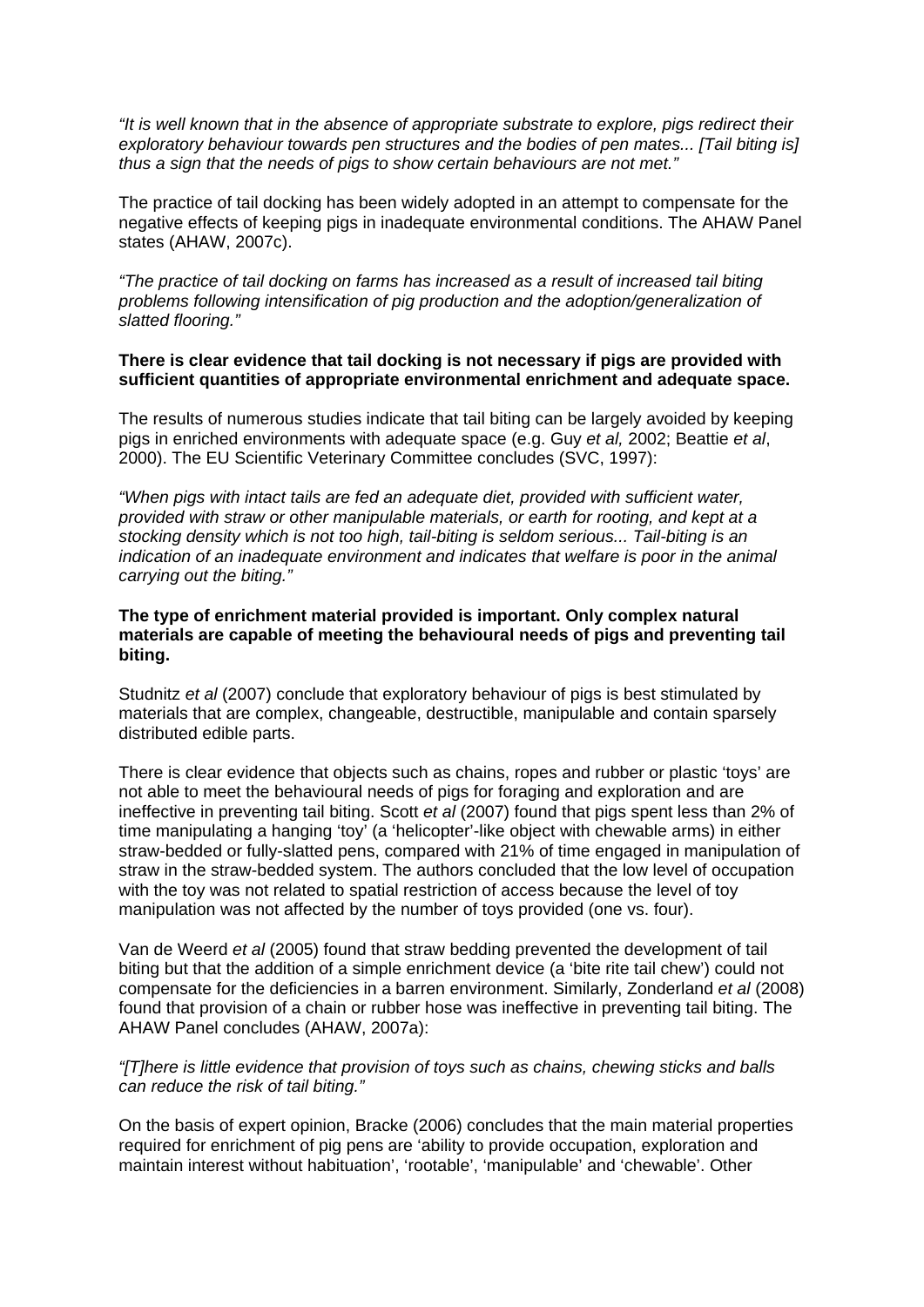important properties that were mentioned by a significant number of experts include 'variable/unpredictable', 'destructible', 'thick layer', 'sufficient/plenty', 'changeable', 'at least partially digestible/nutritional' and 'novelty/frequently refreshed'. A majority (84%) of the experts considered that provision of straw could be sufficient (some experts answered with qualifications, e.g. provided a sufficient quantity is provided), whilst only 3% of experts considered that providing a chain could be sufficient. The AHAW Panel recommends (AHAW, 2007d):

*"Since indestructible objects such as chains or tyres are not sufficient to provide for the manipulatory needs of pigs, they may be used as a supplement to destructible and rooting materials but not as a substitute for them."* 

## **The quantity of enrichment provided is important. Pigs should be kept in bedded systems.**

Day *et al* (2002) investigated the behaviour of pigs with different levels of straw provision (none, minimal, substantial and deep). The authors reported that the quantity of strawdirected behaviour was proportional to the amount of straw provided and that an increasing amount of straw resulted in an increase in rooting and ploughing behaviour and a concomitant decrease in harmful behaviours including aggression, biting other pigs, ear chewing, belly nosing and tail biting.

Van de Weerd *et al* (2006) found that enrichment use was significantly higher in a strawbedded system compared with provision of straw from a rack or various enrichment objects (flavoured feed dispenser, flavoured liquid dispenser or 'bite rite tail chew'). Consequently, one or more pigs had to be removed as a result of tail biting in all treatments except the straw-bedded system.

Similarly, Scott *et al* (2006) found that the proportion of time pigs spent interacting with sugar beet pulp shreds in a hopper or a hanging 'bite rite' enrichment device in a fullyslatted system was very low compared with the time spent interacting with straw in a straw-bedded system.

## **Solid flooring is necessary to allow the provision of adequate enrichment.**

Scott *et al* (2006) conclude that at present no form of enrichment suitable for use in slatted systems provides the same level of occupation as seen with straw. The AHAW Panel states (AHAW, 2007b):

*"[O]nly lower quality enrichment materials are provided [in fully-slatted systems] like hanging toys, indicating a risk for pig welfare as the need for exploration will not be met in these systems. Solid floors facilitate provision of adequate enrichment materials."*

The AHAW Panel recommends provision of straw, preferably as bedding, to minimise the risk of tail biting. The AHAW Panel concludes (AHAW, 2007a):

*"Maintaining pigs in systems on floors without straw bedding is a major hazard for tail biting. In unbedded systems, a higher proportion of slatted flooring is an additional hazard."*

#### **Many farms in the UK currently do not provide appropriate enrichment and flooring.**

Since 2003, provision of enrichment material for pigs is a legal requirement in the EU under Commission Directive 2001/93/EC. In England, the relevant provisions are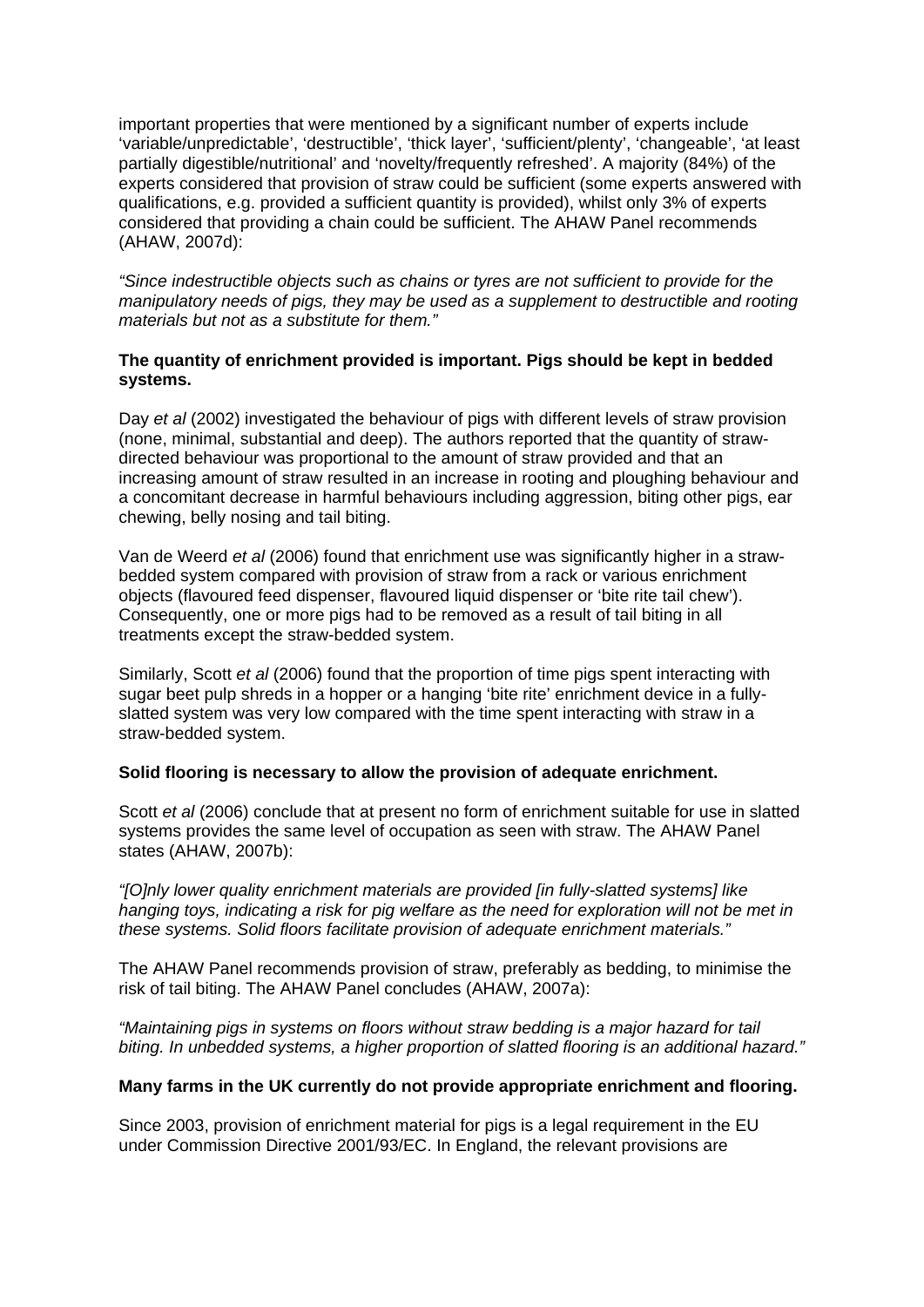contained within The Welfare of Farmed Animals (England) Regulations 2007 (Statutory Instrument 2007 No. 2078), which states:

*"To enable proper investigation and manipulation activities, all pigs must have permanent access to a sufficient quantity of material such as straw, hay, wood, sawdust, mushroom compost, peat or a mixture of such which does not adversely affect the health of the animals."*

It is clear that many farms are not complying with this requirement. Fully-slatted systems are used on 26% of farms for growing pigs and on 28% of farms for finishing pigs in the UK (Table 1). It is simply not possible to provide adequate quantities of appropriate enrichment materials (i.e. of the type specified in the legislation) in fully-slatted systems.

A further 36% of farms for growing pigs and 32% of farms for finishing pigs use partlyslatted systems or unbedded solid floor systems (Table 1). Provision of environmental enrichment may be inadequate to avoid tail biting in these systems.

Bedded systems, which provide adequate quantities of appropriate environmental enrichment, are used on 38% of farms for growing pigs and 40% of farms for finishing pigs.

**Table 1: Proportion of farms using various systems for growing and finishing pigs in the UK.** Source: BPEX (2008).

| System                         | <b>Growing pigs</b> | <b>Finishing pigs</b> |
|--------------------------------|---------------------|-----------------------|
| Solid flooring with bedding    | 38%                 | 40%                   |
| Solid flooring without bedding | 12%                 | 2%                    |
| Partly-slatted                 | 24%                 | 30%                   |
| Fully-slatted                  | 26%                 | 28%                   |

In our view, UK legislation must be strengthened to prohibit the use of fully-slatted floors and to require bedding for all pigs. A number of other European countries have already introduced such legislation. The use of fully-slatted floors is prohibited in Sweden and Norway and is being phased out by legislation in Denmark (by 2015) and Switzerland (by 2018). Bedding is required for all pigs in Sweden.

#### **Legal minimum space allowances in the UK are much too low and contribute to an increased risk of tail biting.**

Inadequate space allowance, especially when combined with a lack of appropriate enrichment, contributes to an increased risk of tail biting. The AHAW Panel states (AHAW, 2007a):

*"Stocking density, associated with lack of enrichment and fully slatted floors, is a significant risk for tail biting."*

The relationship between body size and physical space occupied is not linear but can be described by the equation A =  $kW^{2/3}$  where A is the floor area in m<sup>2</sup>, W is the body weight in kg, and k is a numeric constant which varies according to the body posture of the animal (Petherick, 1983). The AHAW Panel concludes (AHAW, 2005):

*"For pigs up to 110kg, aggression, skin lesions, tail-biting and responses to adrenal challenge tests, all increased with decreasing space allowance in the range equivalent to k = 0.024 to 0.060, in particular up to 0.048".*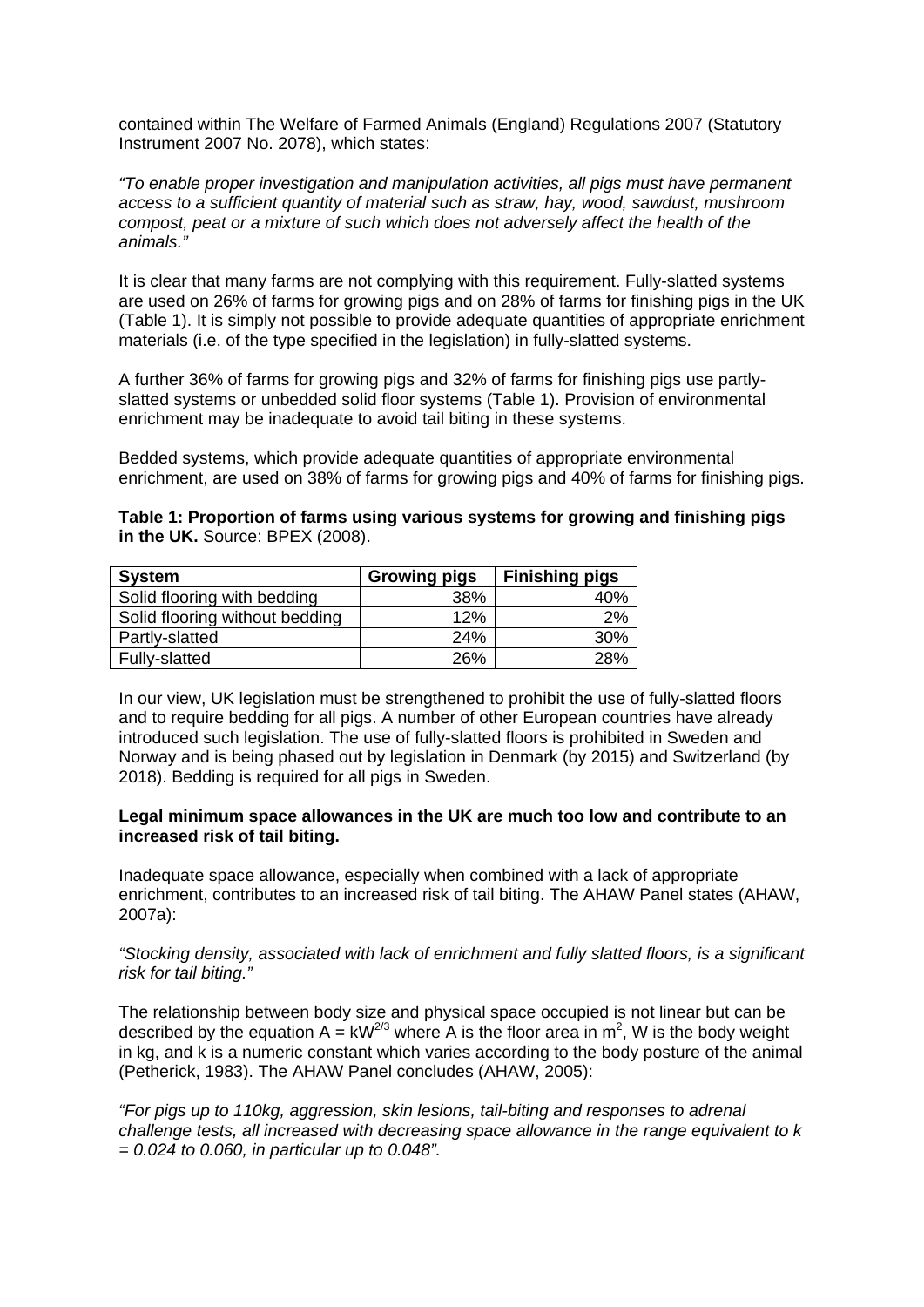Space allowances permitted for pigs up to 110kg in the UK are equivalent to a k value of between 0.027 and 0.032 (Table 2). Clearly these space allowances are inadequate and this is likely to contribute to an increased risk of tail biting.

**Table 2. Legal minimum unobstructed floor space allowance in the UK and equivalent k value (see text for explanation).** Source: Statutory Instrument 2007 No. 2078.

| <b>Average live</b><br>weight of pigs<br>in the pen (kg) | Legal<br>minimum<br>space $(m^2/p)$ | k value at legal<br>minimum space<br>allowance |
|----------------------------------------------------------|-------------------------------------|------------------------------------------------|
| $\leq 10$                                                | 0.15                                | 0.032                                          |
| >10 to 20                                                | 0.20                                | 0.027                                          |
| >20 to 30                                                | 0.30                                | 0.031                                          |
| >30 to 50                                                | 0.40                                | 0.029                                          |
| >50 to 85                                                | 0.55                                | 0.028                                          |
| >85 to 110                                               | 0.65                                | 0.028                                          |
| >110                                                     | 1.00                                | < 0.043                                        |

## **Tail docking is routinely performed on a majority of pig farms in the UK despite a ban on routine tail docking**

Since 2003, routine tail docking of pigs is prohibited in the EU under Commission Directive 2001/93/EC, which also requires that measures are taken to improve inadequate environmental conditions or management systems before the procedure may be performed. In England, the relevant provisions are contained within The Mutilations (Permitted Procedures) (England) Regulations 2007, which state (Statutory Instrument 2007 No.1100):

*"The procedure may only be carried out where measures to improve environmental conditions or management systems have first been taken to prevent tail-biting, but there is still evidence to show that injury to pigs' tails by biting has occurred."*

Despite the ban on routine tail docking, the British Pig Executive reports that the tails of all pigs are docked on 63% of UK pig farms (BPEX, 2008). It is clear that tail docking continues to be performed routinely by a majority of UK pig producers. It is also clear that steps to improve the environment by providing adequate space and appropriate enrichment are often not taken.

In our view, it is completely unacceptable for producers to routinely dock piglets' tails whilst continuing to use barren systems with no more than a token effort to provide unsuitable enrichment, such as chains, ropes and rubber or plastic 'toys', which are not natural materials of the type listed in the legislation and have been shown to be ineffective in preventing tail biting.

A number of other European countries have prohibited tail docking, including Sweden, Finland, Norway and Switzerland.

**Advocates for Animals believes that tail docking should be prohibited and tail biting should instead be addressed by keeping pigs in bedded systems with adequate space.**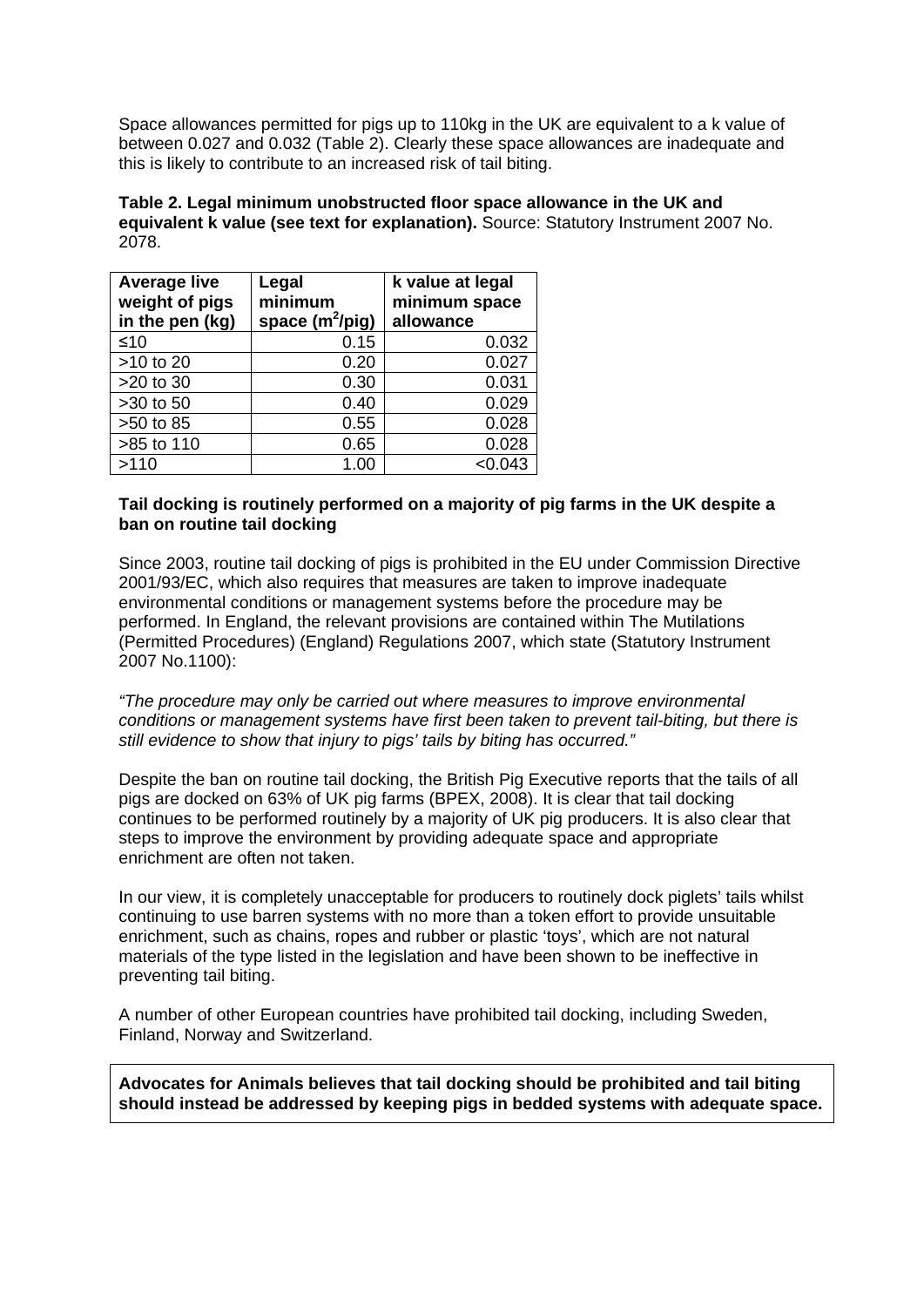## **Teeth clipping**

#### **Research clearly indicates that teeth clipping causes pain and distress.**

Behavioural responses of piglets to teeth clipping indicate that the procedure causes acute pain and distress. These responses include vocalisation and teeth champing (frequent opening and closing of the mouth) (Noonan *et al,* 1994; Rand *et al,* 2002).

Teeth clipping also results in chronic pain. Hay *et al* (2004) repored that tooth clipping led to pulp cavity opening, fracture, haemorrhage, infiltration or abscess, and osteodentine formation. The authors concluded that the observed histological observations were likely to cause severe pain and also noted that opening of the pulp cavity creates an opening for bacterial entry, which may lead to further health disorders.

Similarly, Prunier *et al* (2002) concluded that pigs were likely to experience chronic pain from tooth abnormalities that occur following clipping and that this pain was likely to last until the milk teeth were lost and replaced with permanent teeth at between 50 and 120 days. This represents a large proportion of the life of a pig reared for meat.

#### **Teeth grinding generally causes less damage to the teeth than clipping but is still associated with significant pain.**

Teeth grinding may be used to remove the sharp tip of the teeth as an alternative to teeth clipping. The Pig Welfare Code states (Defra, 2003):

*"Teeth grinders are recommended as there is a reduced risk of shattering the teeth."*

A number of European countries have prohibited teeth clipping. Teeth reduction may only be carried out by grinding in Denmark, Germany, Norway and Switzerland.

However, teeth grinding still constitutes a significant mutilation. Hay *et al* (2004) reported that all of the histological alterations associated with pain that occur following teeth clipping also occur following grinding, although most of the effects appeared sooner and were of greater magnitude after clipping than after grinding. The authors concluded:

*"Because most of the observed alterations are known to cause severe pain in humans, it is likely that tooth resection – even when achieved through grinding – induces severe pain in piglets. Thus the rationale of this practice should be re-evaluated."*

Prunier *et al* (2002) also reported that grinding, as well as clipping, resulted in many tooth abnormalities.

**Teeth clipping is performed in an attempt to reduce injuries to sows' teats and to other piglets. However, teeth clipping often makes little difference to the level of injuries.**

The AHAW Panel stated (AHAW, 2007e):

*"Competition of piglets at the teats may result in udder lesions. However, the incidence of such lesions appears to be similar if the piglets' teeth are ground or left intact"*

Gallois *et al* (2005) concluded that overall, teeth clipping or grinding had very little effect on sow mammary injuries and litter performance.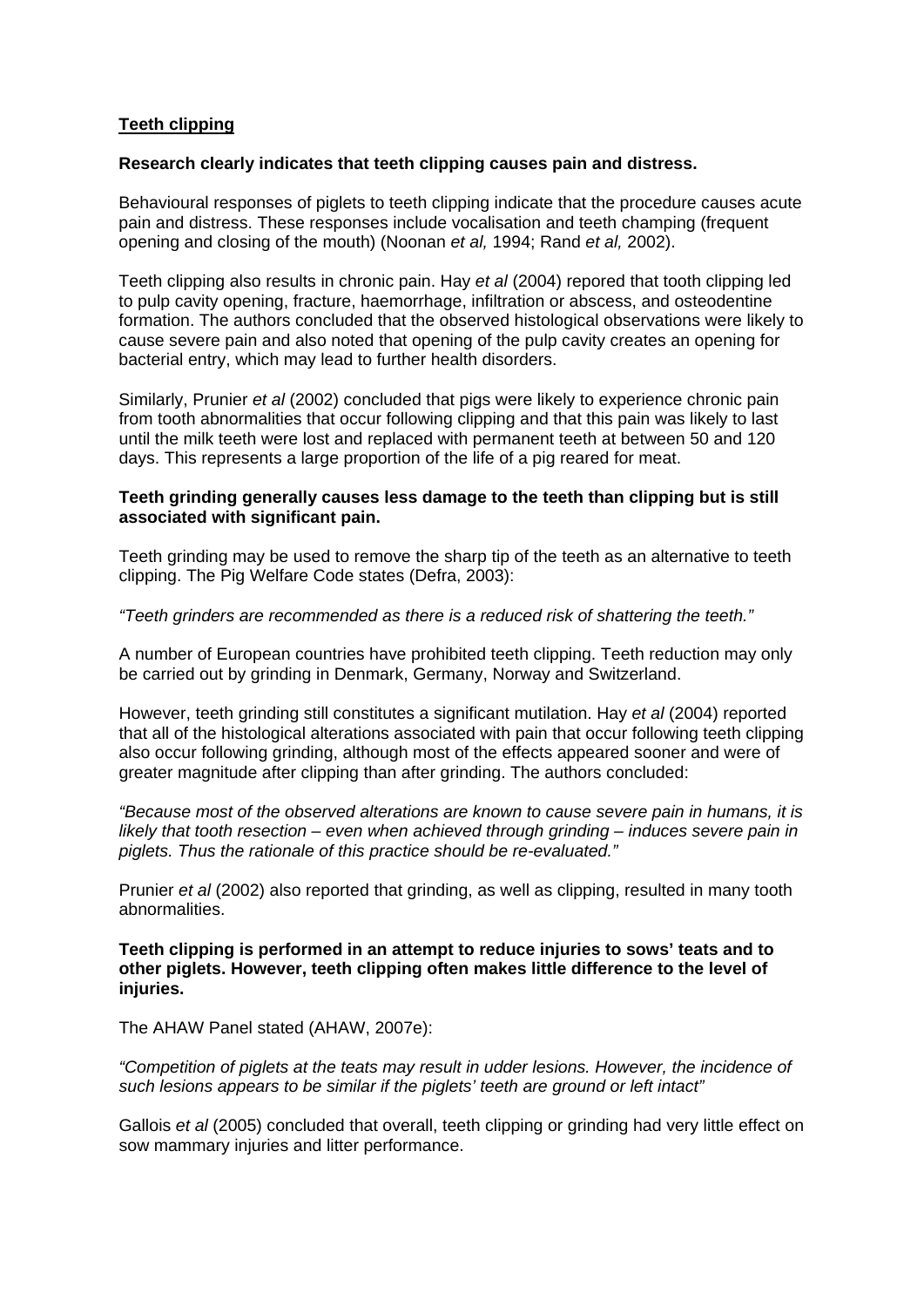## **Teeth clipping is not necessary if steps are taken to reduce competition and fighting between piglets through provision of adequate space and enrichment in the farrowing environment and avoiding unsustainably large litter sizes.**

A piglet's sharp canine and incisor teeth are designed, from birth, to enable them to compete for the best teats (Fraser and Thompson, 1991). Competition for access to teats is increased in larger litters (AHAW, 2007e). Limiting litter size to that which can be fully sustained by the sow is therefore important to minimise competition between piglets and hence the risk of injuries. The AHAW Panel recommended (AHAW, 2007f):

## *"Genetic selection for litter size should not aim at exceeding having, on average, 12 piglets born alive in a litter."*

Competition at the udder is also affected by sow health and milk production (AHAW, 2007e). Providing enrichment and adequate space in the farrowing environment has a beneficial effect on sow health and welfare and consequently on milk production. Algers *et al* (1990) found that sows provided with straw performed more rapid suckling grunts during nursing, which are associated with oxytocin release and milk let down. Enrichment is not commonly provided in farrowing crates (AHAW, 2007e). Milk production is likely to be increased in farrowing systems that allow the sow freedom of movement, both as a general consequence of improved welfare and comfort leading to higher feed intake (Dunn, 2005) and from a reduction in the incidence of specific conditions affecting lactation. For example, mastitis-metritis-agalactia (MMA) is a common lactation failure syndrome in sows. MMA is rare in pasture-based systems and the incidence of MMA in indoor systems is significantly higher in sows confined in farrowing crates compared with loose-farrowing systems (AHAW, 2007e).

Restriction of movement in farrowing crates also directly contributes to an increased risk of teat injuries. Sows in crates are unable to move away from their piglets and the restricted space can impair getting up and lying down behaviour (AHAW, 2007e). It is therefore likely to be more difficult for the sow to change position quickly if her teats are bitten. The combination of slatted flooring and restriction of getting up and lying down behaviour in crates can also lead to udder injuries caused by abrasions from the sow's hind limbs (Verhovsek *et al*, 2007).

Provision of enrichment and adequate space in the farrowing environment also directly influences piglet behaviour. Lewis *et al* (2006) found that enrichment of the farrowing environment with shredded paper tended to reduce both teat lesions and piglet facial lesions. Piglets with paper spent less time inactive or manipulating pen fittings and more time interacting with the enrichment. Hvozdik *et al* (2002) found that piglets housed in small pens (3.6m<sup>2</sup> or 6.8m<sup>2</sup>, sow could not move freely) showed abnormal development of agonistic behaviour compared with piglets in larger pens (29m<sup>2</sup>, free movement of sow). Piglets in the small pens showed increased levels of aggression, including biting of other piglets.

A number of studies indicate that teeth clipping is not necessary in outdoor farrowing systems (Brown *et al,* 1996; Delbor *at al,* 2000).

Given the increased risk of injuries in farrowing crates due to the negative effects of inadequate space and lack of enrichment on the welfare of both sows and piglets, in our view, confinement of sows in crates during farrowing and lactation should be prohibited.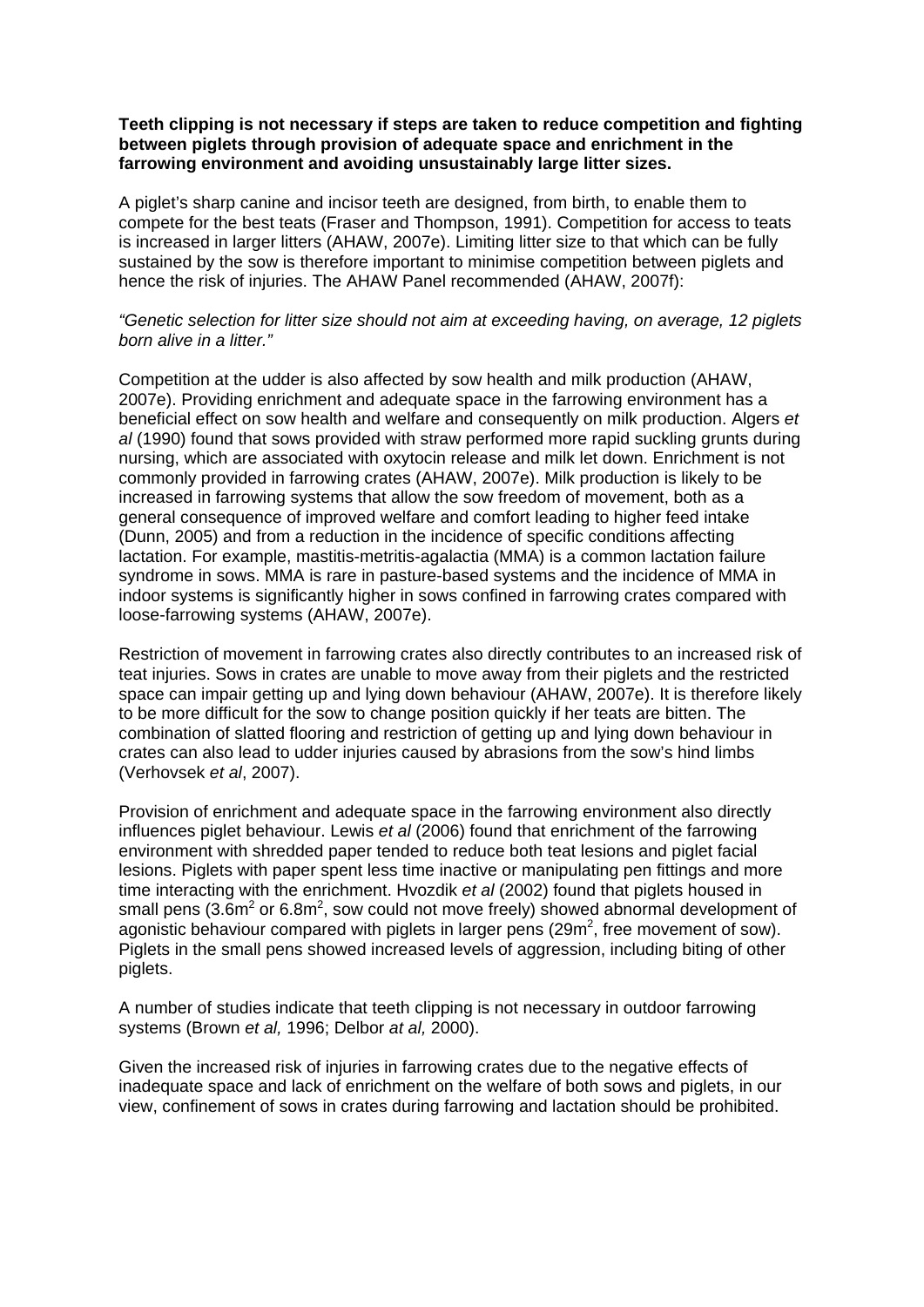## **Teeth clipping is routinely performed on a majority of pig farms in the UK despite a ban on routine teeth reduction**

Since 2003, routine teeth reduction of pigs is prohibited in the EU under Commission Directive 2001/93/EC, which also requires that measures must be taken to improve inadequate environmental conditions or management systems before the procedure may be performed. In England, the relevant provisions are contained within The Mutilations (Permitted Procedures) (England) Regulations 2007, which state (Statutory Instrument 2007 No. 1100):

*"The procedure may only be carried out where measures to improve environmental conditions or management systems have first been taken to prevent tail-biting and other vices, but there is still evidence to show that injury to sows' teats or to other pigs' ears or tails by biting has occurred."* 

Despite the ban on routine teeth reduction, BPEX report that the teeth of all piglets are clipped on 57% of pig farms in the UK (BPEX, 2008).

It is clear that teeth clipping continues to be performed routinely by a majority of UK pig producers. It is also clear that steps to improve the environment by providing adequate space and enrichment are often not taken.

In our view it is completely unacceptable for producers to routinely clip piglets' teeth whilst continuing to use farrowing systems which severely restrict the movement of the sow and failing to provide adequate enrichment either in the farrowing environment or subsequently in the rearing environment.

**Advocates for Animals believes that teeth reduction should be prohibited and injuries to sows' teats and other pigs should instead be addressed by providing adequate space and enrichment in both the farrowing and rearing environment and by limiting litter size to that which can be fully sustained by the sow.**

#### **Castration**

#### **Research clearly indicates that castration causes pain and distress.**

Most piglets vocalise when restrained but piglets who are castrated emit more high frequency calls and these calls are of higher intensity and of longer duration than in shamcastrated piglets (Weary *et al*, 1998; Taylor and Weary, 2000; Marx *et al*, 2003; Puppe *et al*, 2005). Puppe *et al* (2005) conclude that the observed changes of acoustical parameters during surgical castration can be interpreted as vocal indicators for experienced pain and suffering.

Piglets show behavioural changes indicative of pain following castration, including trembling, spasms, stiffness, prostration, huddling up, avoidance of certain postures, tail wagging and scratching the rump, and some of these behaviours persist for several days following the procedure (Hay *et al*, 2003; Moya *et al*, 2008).

Castration also results in significant increases in adrenocorticotropin hormone (ACTH), lactate and cortisol, indicative of stress and tissue damage (Prunier *et al*, 2005).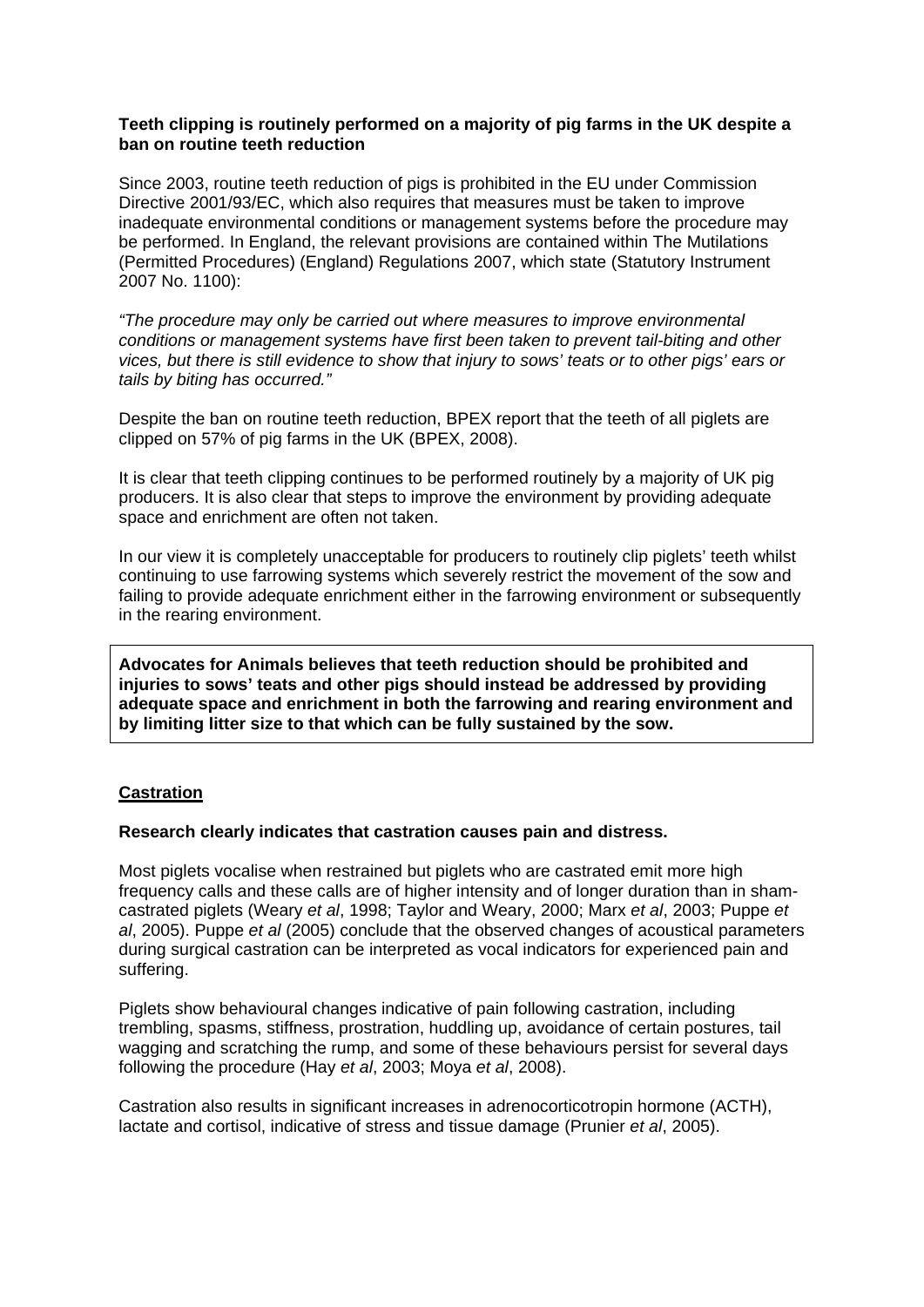Numerous studies indicate that the pain and stress caused by castration can be reduced by the use of local anaesthetic (Horn *et al,* 1999; Marx *et al,* 2003) or general anaesthesia (Walker *et al,* 2004; Hodgson, 2006; Hodgson, 2007; Schultz *et al*, 2007; Axiak *et al*, 2007). General anaesthesia using carbon dioxide should not be permitted because it causes violent struggling, vocalisation and a greater stress response (Kohler *et al,* 1998). The AHAW Panel recommends (AHAW, 2004a):

## *"Local anaesthesia should be used for castration of piglets. Analgesia should be used to prevent pain in piglets which are castrated."*

Anaesthesia and prolonged analgesia must be administered if pigs are castrated at 7 days of age or later. The Mutilations (Permitted Procedures) (England) Regulations 2007 state (Statutory Instrument 2007 No.1100):

### *"An anaesthetic and additional prolonged analgesia must be administered where the animal is aged 7 days or over."*

Castration is not necessary if pigs are reared to lower slaughter weights, as is generally the case in the UK (see below), and we therefore believe that the procedure should not be permitted. However, until such time as castration is prohibited, the pain and distress caused could be reduced by the use of anaesthesia and prolonged analgesia. As there is clear evidence that castration causes severe pain in piglets below 7 days of age, in our view, it is unacceptable for the procedure to be performed without pain relief on piglets at any age. Castration of piglets without anaesthesia at any age is prohibited in Norway and will be prohibited in Switzerland from 2010.

## **Castration is not necessary if pigs are reared to lower slaughter weights, as is usually the case in the UK.**

Castration of male piglets is performed in order to reduce boar taint, an odour and/or taste that affects the meat from some entire male pigs and which some consumers find unpleasant. However, boar taint is rarely a problem if entire male pigs are slaughtered earlier before they reach sexual maturity. Rearing entire males has advantages in terms of improved growth rate and feed conversion, increased leanness of the carcass and a reduction in waste (AHAW, 2004b).

In the UK, pigs are generally reared to lower slaughter weights compared with many European countries and castration is usually not considered necessary. Only around 2% of male piglets are castrated in the UK (PIGCAS, 2008).

## **If it is desired to rear some pigs to higher slaughter weights in the UK, other methods of reducing boar taint should be used instead of surgical castration.**

Taylor and Weary (2000) conclude that rather than focusing on pain control, welfare problems associated with castration may be better reduced by using non-surgical approaches (e.g. immunocastration) or by eliminating the need for castration by rearing entire males to lighter slaughter weights or selecting boars for slightly later sexual maturity.

Immunocastration is effective in reducing boar taint, whilst partially retaining the production advantages of entire male pigs (Zeng *et al*, 2002; Cronin *et al*, 2003; Jaros *et al*, 2005; Zamaratskaia *et al*, 2008). Sexual behaviour and aggression are also reduced by immunocastration (Cronin *et al*, 2003). Zamaratskaia *et al* (2008) conclude that immunocastration offers advantages over surgical castration through improved animal welfare and better carcass quality.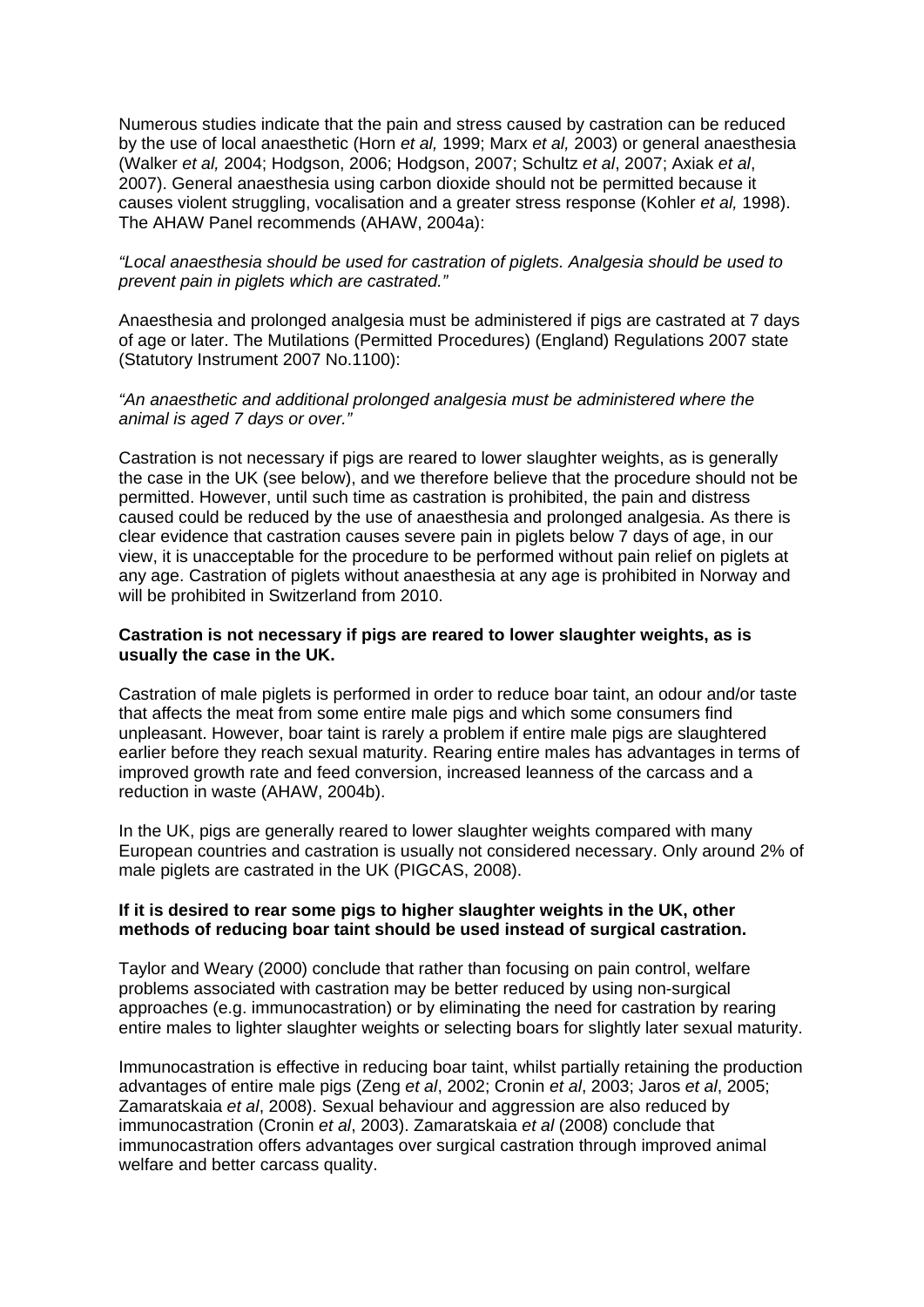Other methods of avoiding unacceptable levels of taint could also be developed. A number of compounds are thought to be involved in the development of boar taint, primarily androstenone and skatole. Boar taint can be reduced by various feeding and management practices and by genetic selection. Skatole levels can be reduced by modulating nutrition, feeding, rearing and management (including hygienic) conditions, whereas genetic selection is more efficient at lowering androstenone levels, and both compounds can be reduced by measures that delay or suppress sexual development (AHAW, 2004b). There is evidence that feeding high-fibre diets and the use of certain feed ingredients can reduce boar taint (*Ibid*). Provision of wallows or showers is also important to avoid pigs wallowing in excreta. Rearing entire males in sibling groups from birth to slaughter reduces both aggression (Fredriksen *et al*, 2008) and boar taint (AHAW, 2004a).

Electronic methods of detecting boar taint in carcasses are being developed to facilitate easy and rapid identification of tainted carcasses. Further development of pork processing techniques to mask taint would also be beneficial. Consideration could also be given to slaughtering males earlier and rearing only females to higher slaughter weights.

**Advocates for Animals believes that surgical castration should be prohibited and pigs should continue to be reared to lower slaughter weights to avoid unacceptable levels of taint, as is currently the case for the vast majority of pigs in the UK. Pigs should only be reared to higher slaughter weights if this can be achieved without resorting to surgical castration.**

#### **Identification techniques**

The following identification procedures are currently permitted for pigs in the UK (Statutory Instrument 2007 No. 1100):

- Ear clipping
- Ear notching
- Ear tagging
- Micro-chipping
- Tattooing
- Other methods of identification involving a mutilation required by law.

Insertion of an ear tag causes tissue damage. Tattooing creates multiple smaller wounds. Ear clipping and notching result in more substantial tissue damage. The Scientific Veterinary Committee concludes (SVC, 1997):

*"If tissue is removed from the ear of a pig, the pain which results is likely to be proportional to the area of the cut surface. If major structural parts of the pinna of the ear are damaged, the pain may be greater. Cuts on the ear may not heal properly, thus resulting in further pain. Well designed ear tags cause a small area of damage to the ear. Ear notches cause a larger area of damage and would appear to be entirely unjustifiable."* 

Behavioural responses of piglets to ear notching indicate that the procedure causes pain and distress. These responses include vocalisation and head shaking (Noonan *et al,* 1994; Rand *et al,* 2002).

Ear notching and tattooing are currently used for identification on a small minority of pig farms in the UK. Ear notching is used for some pigs on 15% of farms and ear tattooing is used for all pigs on 2% of farms and for some pigs on 7% of farms (BPEX, 2008).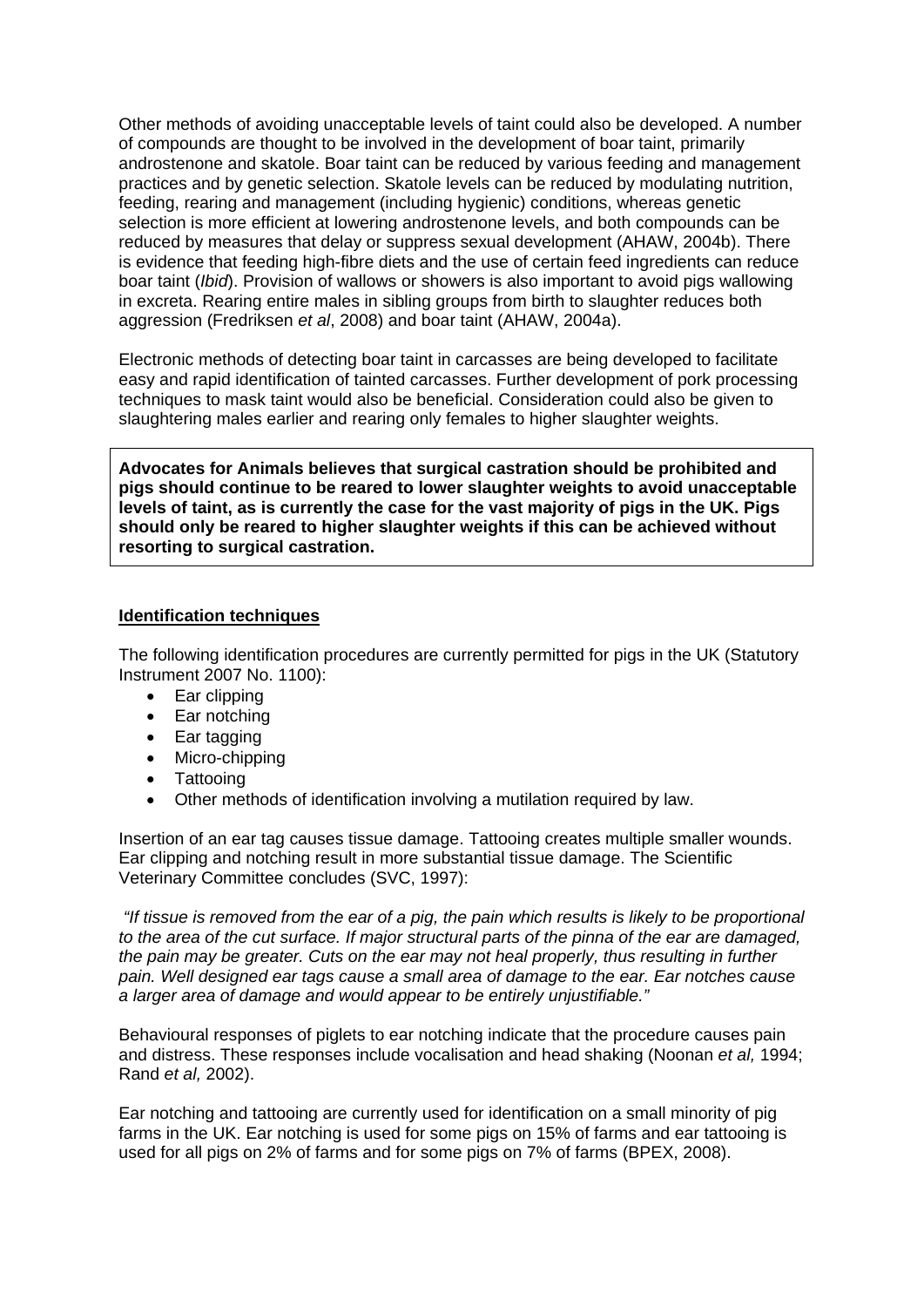Puncture wounds created by ear tagging can become infected (Elst-Wahle *et al*, 1997) and tags can cause trauma to the ears due to rubbing on pen structures and/or chewing by other pigs (Sherwin, 1990).

Micro-chipping allows for reliable identification of pigs with minimal pain and distress. The SVC (1997) concludes:

#### *"The insertion of electronic identifiers should be possible without much tissue damage".*

Babot *et al* (2006) conclude that injectable transponders are efficiently retained under commercial conditions and are preferable to ear tags because they are easier and faster to read.

**Given the welfare and other advantages of micro-chipping, Advocates for Animals believes that other methods of identification which inflict greater skin damage should be prohibited.**

#### **Summary of conclusions and recommendations:**

- Tail docking should be prohibited and tail biting should instead be addressed by keeping pigs in bedded systems with adequate space.
- Teeth reduction should be prohibited and injuries to sows' teats and other pigs should instead be addressed by providing adequate space and enrichment in both the farrowing and rearing environment and by limiting litter size to that which can be fully sustained by the sow.
- Surgical castration should be prohibited and pigs should continue to be reared to lower slaughter weights to avoid unacceptable levels of taint, as is currently the case for the vast majority of pigs in the UK. Pigs should only be reared to higher slaughter weights if this can be achieved without resorting to surgical castration.
- Given the welfare and other advantages of micro-chipping, other methods of identification which inflict greater skin damage should be prohibited.

## **References**

AHAW (2004a) Welfare aspects of the castration of piglets. Scientific Opinion of the Panel on Animal Health and Welfare. Question no. EFSA-Q-2003-091. European Food Safety Authority. The *EFSA Journal*, 91: 1-18.

AHAW (2004b) Scientific Report on welfare aspects of the castration of piglets. Question no. EFSA-Q-2003-091. European Food Safety Authority. Annex to the *EFSA Journal*, 91: 1-18.

AHAW (2005) Welfare aspects of weaners and rearing pigs: effects of different space allowances and floor types. Scientific Opinion of the Panel on Animal Health and Welfare. Question no. EFSA-Q-2004-077. European Food Safety Authority. The *EFSA Journal*, 268: 1-19.

AHAW (2007a) The risks associated with tail biting in pigs and possible means to reduce the need for tail docking considering the different housing and husbandry systems. Scientific Opinion of the Panel on Animal Health and Welfare. Question no. EFSA-Q-2006-013. European Food Safety Authority. The *EFSA Journal*, 611: 1-13.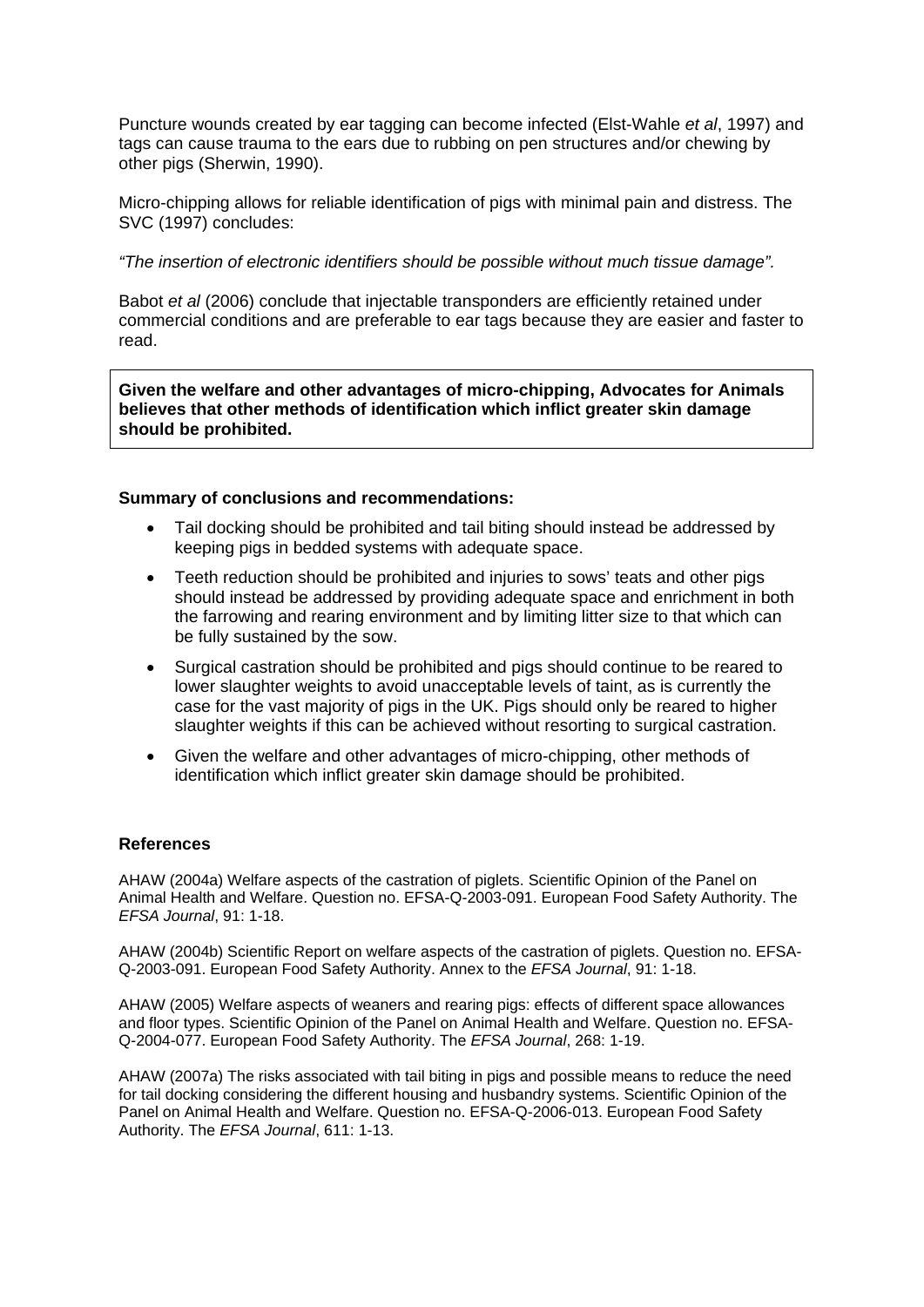AHAW (2007b) Scientific Report on animal health and welfare in fattening pigs in relation to housing and husbandry. Question no. EFSA-Q-2006-029. European Food Safety Authority. Annex to the *EFSA Journal*, 564: 1-14.

AHAW (2007c) Scientific Report on the risks associated with tail biting in pigs and possible means to reduce the need for tail docking considering the different housing and husbandry systems. Question no. EFSA-Q-2006-013. European Food Safety Authority. Annex to the *EFSA Journal*, 611: 1-13.

AHAW (2007d) Animal health and welfare in fattening pigs in relation to housing and husbandry. Scientific Opinion of the Panel on Animal Health and Welfare. Question no. EFSA-Q-2006-029. European Food Safety Authority. The *EFSA Journal*, 564: 1-14.

AHAW (2007e) Scientific Report on animal health and welfare aspects of different housing and husbandry systems for adult breeding boars, pregnant, farrowing sows and unweaned piglets. Question no. EFSA-Q-2006-028. European Food Safety Authority. Annex to the *EFSA Journal*, 572: 1-13.

AHAW (2007f) Animal health and welfare aspects of different housing and husbandry systems for adult breeding boars, pregnant, farrowing sows and unweaned piglets. Scientific Opinion of the Panel on Animal Health and Welfare. Question no. EFSA-Q-2006-028. European Food Safety Authority. The *EFSA Journal*, 572: 1-13.

Algers, B; Rojanasthien, S; Uvnas-Moberg, K (1990). The relationship between teat stimulation, oxytocin release and grunting rate during nursing. *Applied Animal Behaviour Science*, 26: 267-276.

Axiak, SM; Jaggin, N; Wenger, S; Doherr, MG; Schatzmann, U (2007) Anaesthesia for castration of piglets: Comparison between intranasal and intramuscular application of ketamine, climazolam and azaperone. *Schweizer Archiv für Tierheilkunde*, 149: 395-402.

Babot, D; Hernández-Jover, M; Caja, G; Santamarina, C; Ghirardi, JJ (2006) Comparison of visual and electronic identification devices in pigs: On-farm performances. *Journal of Animal Science,* 84: 2575-2581.

Beattie, VE; O'Connell, NE; Moss, BW (2000) Influence of environmental enrichment on the behaviour, performance and meat quality of domestic pigs. *Livestock Production Science*, 65: 71- 79.

BPEX (2008) *Structure of the UK pig industry.* Tony Fowler, Economic and Policy Analysis Group, British Pig Executive, 6 November 2008.

Bracke, MBM (2006) Expert opinion regarding environmental enrichment materials for pigs. *Animal Welfare*, 15: 67-70.

Brown, JME; Edwards, SA; Smith, WJ; Thompson, E; Duncan, J (1996) Welfare and production implications of teeth clipping and iron injection of piglets in outdoor systems in Scotland. *Preventive Veterinary Medicine*, 27: 95-105.

Commission Directive 2001/93/EC of 9 November 2001 amending Directive 91/630/EEC laying down minimum standards for the protection of pigs.

Cronin, GM; Dunshea, FR; Butler, KL; McCauley, I; Barnett, JL; Hemsworth, P (2003) The effects of immuno- and surgical-castration on the behaviour and consequently growth of group-housed, male finisher pigs. *Applied Animal Behaviour Science*, 81: 111-126.

Day, JEL; Burfoot, A; Docking, CM; Whittaker, X; Spoolder, HAM; Edwards, SA (2002) The effects of prior experience of straw and the level of straw provision on the behaviour of growing pigs. *Applied Animal Behaviour Science*, 76: 189-202.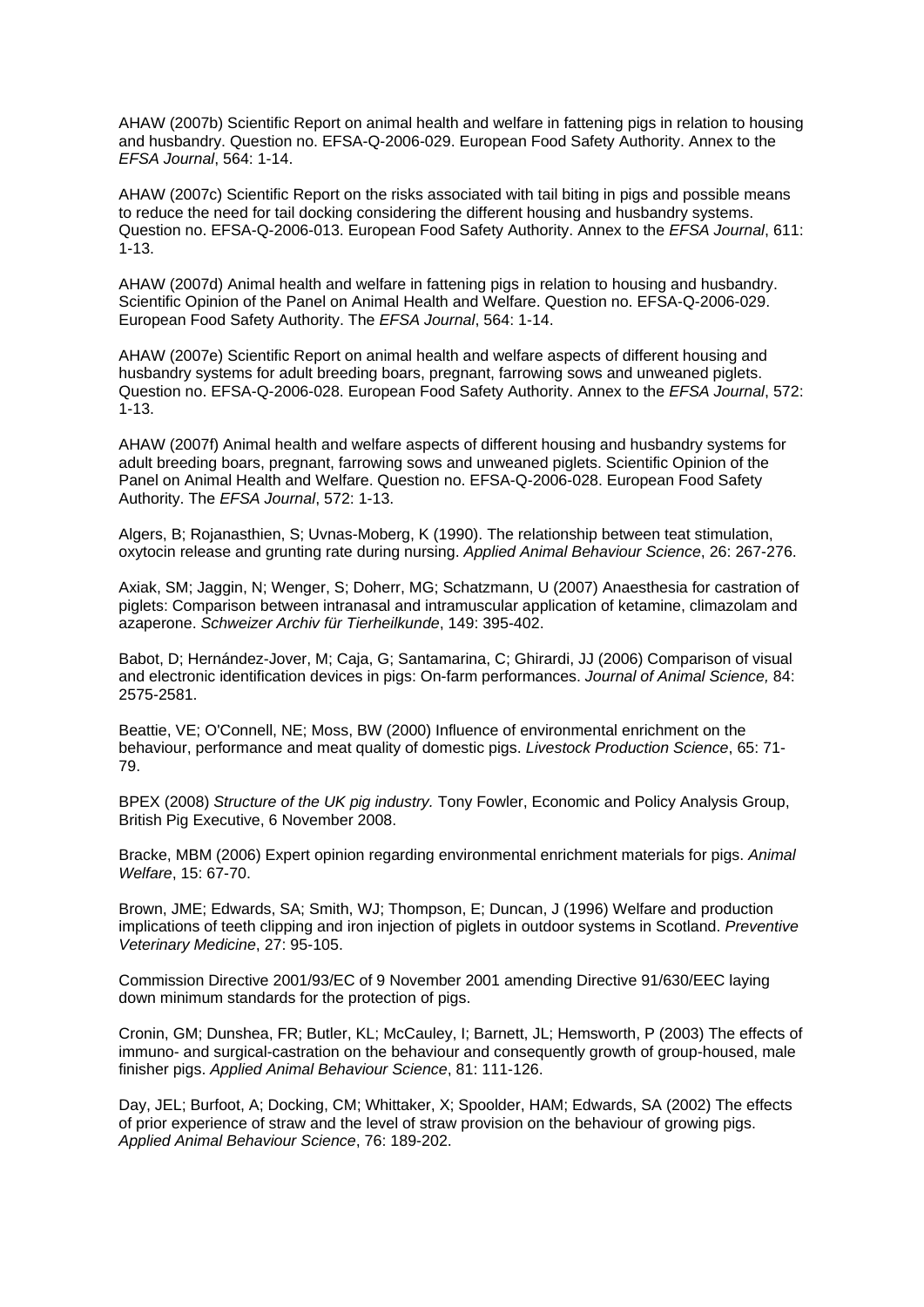Defra (2003) Code of recommendations for the welfare of livestock: Pigs. Department for Environment, Food and Rural Affairs.

Delbor, C; Beaudeau, F; Berger, F (2000). [Production implications of teeth clipping and iron injection of piglets born in outdoor systems]. *Journées de la Recherche Porcine en France*, 32: 129- 134.

Dunn, N (2005) Positive aspects of no-crate farrowing. *Pig Progress*, 21 (7): 20-22.

Elst-Wahle, ER ter; Roelofs, PFMM; Adams, JHAN (1997) [Comparison of ear tags for pigs, approved under the Dutch identification and registration scheme]. *Proefverslag - Proefstation voor de Varkenshouderij,* No. 1.183.

Fraser, D; Thompson, BK (1991). Armed sibling rivalry among suckling piglets. *Behavioural Ecology and Sociobiology*, 29: 9-15.

Fredriksen, B; Lium, BM; Marka, CH; Mosveen, B; Nafstad, O (2008) Entire male pigs in farrow-tofinish pens - Effects on animal welfare. *Applied Animal Behaviour Science*, 110: 258-268.

Gallois, M; Le Cozler, Y; Prunier, A (2005) Influence of tooth resection in piglets on welfare and performance. *Preventive Veterinary Medicine*, 69: 13-23.

Guy, JH; Rowlinson, P; Chadwick, JP; Ellis, A (2002) Behaviour of two genotypes of growingfinishing pig in three different housing systems. Applied Animal Behaviour Science, 75 (3): 193-206.

Hay, M; Vulin, A; Genin, S; Sales, P; Prunier, A (2003) Assessment of pain induced by castration in piglets: behavioral and physiological responses over the subsequent 5 days. *Applied Animal Behaviour Science*, 82: 201-218.

Hay, M; Rue, J; Sansac, C; Brunel, G; Prunier, A (2004) Long-term detrimental effects of tooth clipping or grinding in piglets: a histological approach. *Animal Welfare*, 13: 27-32.

Hodgson, DS (2006) An inhaler device using liquid injection of isoflurane for short term anesthesia in piglets. *Veterinary Anaesthesia and Analgesia*, 33: 207-213.

Hodgson, DS (2007) Comparison of isoflurane and sevoflurane for short-term anesthesia in piglets. *Veterinary Anaesthesia and Analgesia*, 34: 117-124.

Horn, T; Marx, G; von Borell, E (1999) [Behaviour of piglets during castration with and without local anaesthesia. *Deutsche Tierärztliche Wochenschrift*, 106: 271-274.

Hvozdik, A; Kottferová, J; da Silva Alberto, J (2002) Ethological study of social behaviour of pigs from the point of view of housing restriction. *Archiv für Tierzucht Dummersdorf*, 6: 557-563.

Jaros, P; Burgi, E; Stark, KDC; Claus, R; Hennessy, D; Thun, R (2005) Effect of active immunization against GnRH on androstenone concentration, growth performance and carcass quality in intact male pigs. *Livestock Production Science*, 92: 31-38.

Kohler, I; Moens, Y; Busato, A; Blum, J; Schatzmann, U (1998) Inhalation anaesthesia for the castration of piglets: CO2 compared to halothane. *Journal of Veterinary Medicine Series A – Physiology Pathology Clinical Medicine*, 45: 625-633.

Lewis, E; Boyle, LA; O'Doherty, JV; Lynch, PB; Brophy, P (2006) The effect of providing shredded paper or ropes to piglets in farrowing crates on their behaviour and health and the behaviour and health of their dams. *Applied Animal Behaviour Science*, 96: 1-17.

Marx, G; Horn, T; Thielebein, J; Knubel, B; von Borell, E (2003) Analysis of pain-related vocalization in young pigs. *Journal of Sound and Vibration*, 266: 687-698.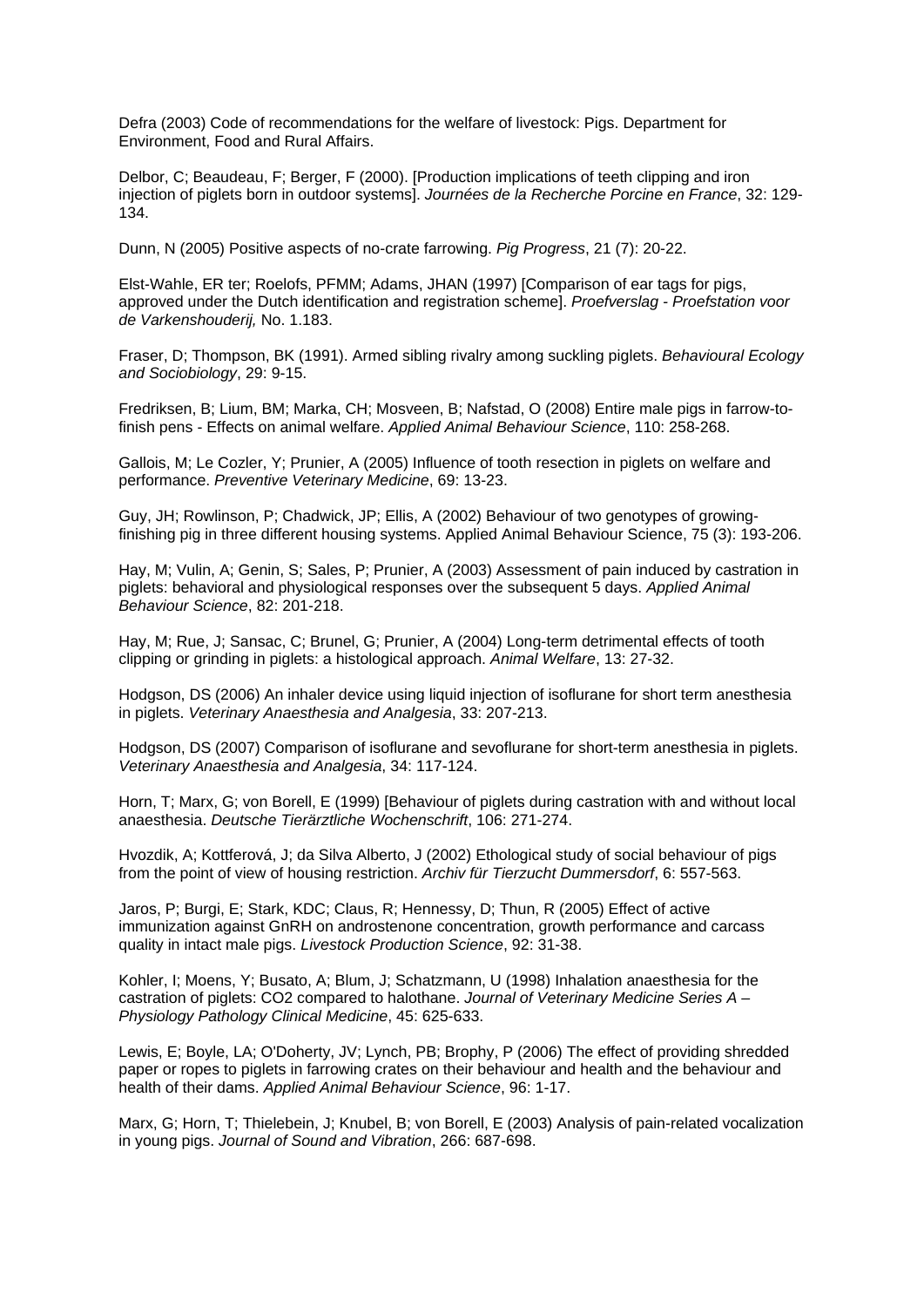Moya, SL; Boyle, LA; Lynch, PB; Arkins, S (2008) Effect of surgical castration on the behavioural and acute phase responses of 5-day-old piglets. *Applied Animal Behaviour Science*, 111: 133-145.

Noonan, GJ; Rand, JS; Priest, J; Ainscow, J' Blackshaw, JK (1994) Behavioural observations of piglets undergoing tail docking, teeth clipping and ear notching. *Applied Animal Behaviour Science*, 39: 203-213.

Petherick, JC (1983) A biological basis for the design of space in livestock housing. In Baxter, SH: Baxter, MR; MacCormack, JAC (eds.) *Farm Animal Housing and Welfare*, 103-120. Matinus Nijhoff, Dordrecht, Netherlands.

PIGCAS (2008) Report on practice of castration. Deliverable D2.4. Project no. 043969: Attitudes, practices and state of the art regarding piglet castration in Europe. Final draft, 5 March 2008.

Prunier, A; Hay, M; Servière, V (2002). [Evaluation and prevention of pain related to tooth resection, tail docking and castration in piglets]. *Journées de la Recherche Porcine en France*, 34: 257-268.

Prunier, A; Mounier, AM; Hay, M (2005) Effects of castration, tooth resection, or tail docking on plasma metabolites and stress hormones in young pigs. *Journal of Animal Science*, 83: 216-222.

Prunier, A; Bonneau, M; von Borell, EH; Cinotti, S; Gunn, M; Fredriksen, B; Giersing, M; Morton, DB; Tuyttens, FAM; Velarde, A (2006) A review of the welfare consequences of surgical castration in piglets and the evaluation of non-surgical methods. *Animal Welfare*, 15: 277-289.

Puppe, B; Schon, PC; Tuchscherer, A; Manteuffel, G (2005) Castration-induced vocalisation in domestic piglets, *Sus scrofa*: Complex and specific alterations of the vocal quality. *Applied Animal Behaviour Science*, 95: 67-78.

Rand, JS; Noonan, GJ; Priest, J; Ainscow, J; Blackshaw, JK (2002). Oral administration of a 12% sucrose solution did not decrease behavioural indicators of distress in piglets undergoing tail docking, teeth clipping and ear notching. *Animal Welfare*, 11: 395-404.

Schulz, C; Ritzmann, M; Palzer, A; Otten, W; Heinritzi, K (2007) Changes in the concentration of epinephrine and norepinephrine caused by castration of piglets with or without anesthesia. *Deutsche Tierärztliche Wochenschrift*, 114: 454-459.

Scott, K; Taylor, L; Gill, BP; Edwards, SA (2006) Influence of different types of environmental enrichment on the behaviour of finishing pigs housing in two different systems. 1. Hanging toy versus rootable substrate. *Applied Animal Behaviour Science*, 99: 222-229.

Scott, K; Taylor, L; Gill, BP; Edwards, SA (2007) Influence of different types of environmental enrichment on the behaviour of finishing pigs in two different housing systems. 2. Ratio of pigs to enrichment. *Applied Animal Behaviour Science*, 105: 51-58.

Sherwin, CM (1990) Ear-tag chewing, ear rubbing and ear traumas in a small group of gilts after having electronic ear tags attached. *Applied Animal Behaviour Science*, 28: 247-254.

Statutory Instrument 2007 No.1100. The Mutilations (Permitted Procedures) (England) Regulations 2007.

Statutory Instrument 2007 No. 2078. The Welfare of Farmed Animals (England) Regulations 2007.

Studnitz, M; Jensen, MB; Pedersen, LJ (2007) Why do pigs root and in what will they root? A review on the exploratory behaviour of pigs in relation to environmental enrichment. *Applied Animal Behaviour Science,* 107: 183-197.

Sutherland, MA; Bryer, PJ; Krebs, N; McGlone, JJ (2008) Tail docking in pigs: acute physiological and behavioural responses. *Animal*, 2: 292-297.

SVC (1997) *The Welfare of Intensively Kept Pigs.* Report of the Scientific Veterinary Committee.